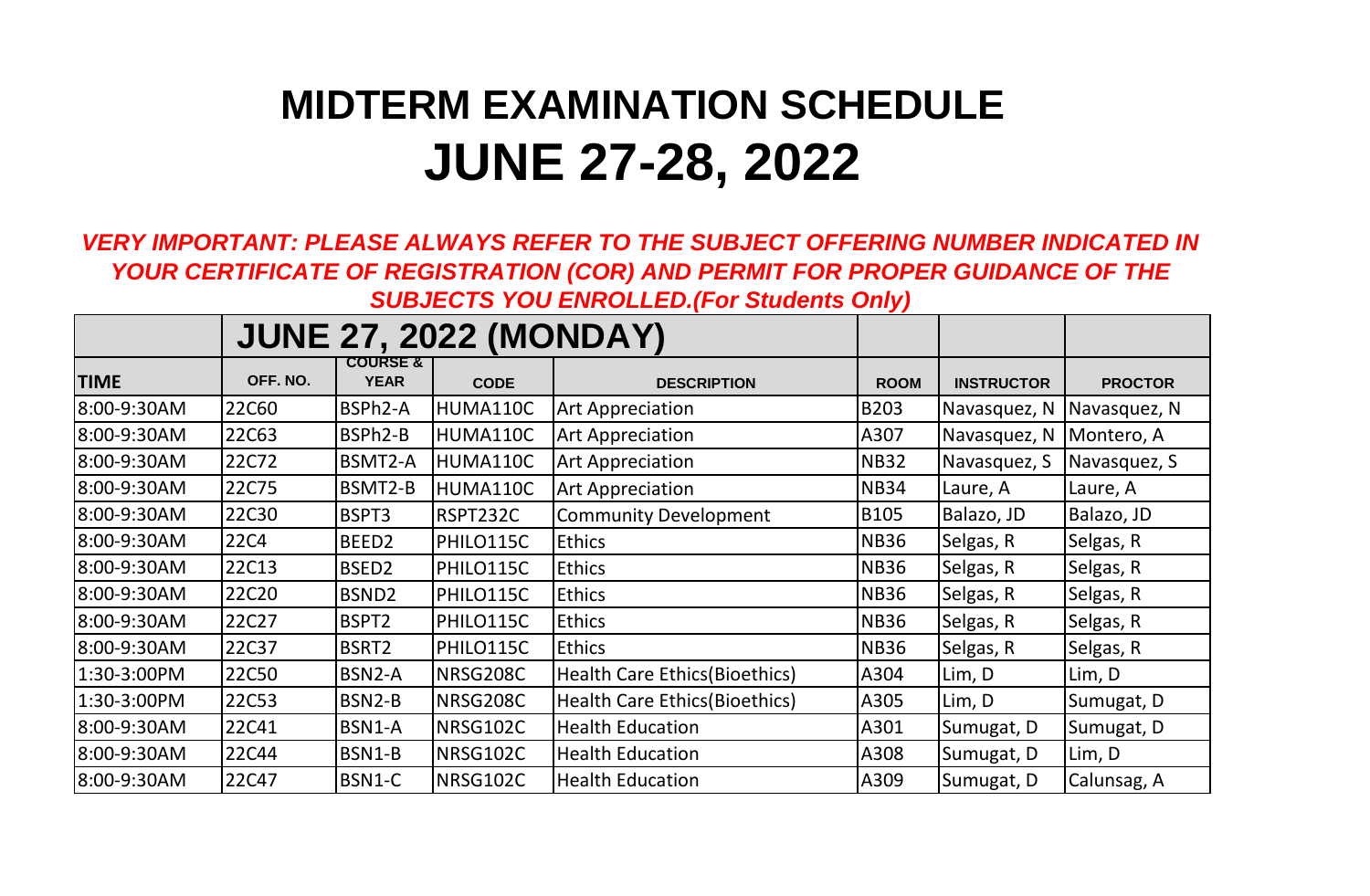| 1:30-3:00PM  | <b>22C31</b> | BSPT3          | RSPT233C        | <b>Industrial Rehabilitation</b> | <b>B105</b>      | Balazo, JD    | Balazo, JD     |
|--------------|--------------|----------------|-----------------|----------------------------------|------------------|---------------|----------------|
| 8:00-9:30AM  | 22C2         | BEED1          | SOSC101C        | Life and Works of Rizal          | <b>NB38</b>      | Demol, B      | Demol, B       |
| 8:00-9:30AM  | 22C11        | BSED1          | SOSC101C        | Life and Works of Rizal          | <b>NB38</b>      | Demol, B      | Demol, B       |
| 8:00-9:30AM  | <b>22C18</b> | BSND1          | SOSC101C        | Life and Works of Rizal          | <b>NB38</b>      | Demol, B      | Demol, B       |
| 8:00-9:30AM  | 22C24        | BSPT1          | SOSC101C        | Life and Works of Rizal          | <b>NB38</b>      | Demol, B      | Demol, B       |
| 8:00-9:30AM  | <b>22C34</b> | BSRT1          | SOSC101C        | Life and Works of Rizal          | <b>NB38</b>      | Demol, B      | Demol, B       |
| 8:00-9:30AM  | <b>22C55</b> | BSPh1-A        | SOSC101C        | Life and Works of Rizal          | B204             | Demol, B      | Sutin, A       |
| 8:00-9:30AM  | <b>22C58</b> | BSPh1-B        | SOSC101C        | Life and Works of Rizal          | <b>B205</b>      | Montero, A    | Montero, A     |
| 8:00-9:30AM  | <b>22C67</b> | BSMT1-A        | SOSC101C        | Life and Works of Rizal          | B304             | Sucuaje, H    | Sucuaje, H     |
| 8:00-9:30AM  | 22C70        | BSMT1-B        | SOSC101C        | Life and Works of Rizal          | <b>B305</b>      | Sucuaje, H    | Selgas, J      |
| 9:30-11:00AM | <b>22C9</b>  | BEED3          | <b>PANI201C</b> | <b>Malikhaing Pagsulat</b>       | C <sub>205</sub> | Sutin, A      | Sutin, A       |
| 9:30-11:00AM | <b>22C16</b> | BSED3          | <b>PANI201C</b> | <b>Malikhaing Pagsulat</b>       | C205             | Sutin, A      | Sutin, A       |
|              |              |                |                 | Pagtuturo ng Filipino sa         |                  |               |                |
|              |              | BEED3          | ELED417C        | Elementarya (II) Panitikan ng    |                  |               |                |
|              |              |                |                 |                                  |                  |               |                |
| 3:00-4:30PM  | <b>22C7</b>  |                |                 | Pilipinas                        | C205             | Selgas, J     | Selgas, J      |
| 3:00-4:30PM  | 22C78        | <b>BSNDTUT</b> | PWED102A        | Philosophy of Work 3             | <b>NB63</b>      | Cabasag, R    | Cabasag, R     |
| 1:30-3:00PM  | <b>22C1</b>  | BEED1          | COMM103C        | <b>Purposive Communication</b>   | <b>NB38</b>      | Valenzuela, S | Valenzuela, S  |
| 1:30-3:00PM  | 22C10        | BSED1          | COMM103C        | <b>Purposive Communication</b>   | <b>NB38</b>      | Valenzuela, S | Valenzuela, S  |
| 1:30-3:00PM  | 22C17        | BSND1          | COMM103C        | <b>Purposive Communication</b>   | <b>NB38</b>      | Valenzuela, S | Valenzuela, S  |
| 1:30-3:00PM  | <b>22C23</b> | BSPT1          | COMM103C        | <b>Purposive Communication</b>   | <b>NB38</b>      | Valenzuela, S | Valenzuela, S  |
| 1:30-3:00PM  | <b>22C33</b> | BSRT1          | COMM103C        | <b>Purposive Communication</b>   | <b>NB38</b>      | Valenzuela, S | Valenzuela, S  |
| 1:30-3:00PM  | <b>22C39</b> | BSN1-A         | COMM103C        | <b>Purposive Communication</b>   | A301             | Osorio, LJ    | Osorio, LJ     |
| 1:30-3:00PM  | <b>22C42</b> | BSN1-B         | COMM103C        | <b>Purposive Communication</b>   | A308             | Tabaranza, E  | Tabaranza, E   |
| 1:30-3:00PM  | <b>22C45</b> | BSN1-C         | COMM103C        | <b>Purposive Communication</b>   | A309             | Tabaranza, E  | Navasquez, S   |
| 1:30-3:00PM  | <b>22C54</b> | BSPh1-A        | COMM103C        | <b>Purposive Communication</b>   | B204             | Osorio, LJ    | Navasquez, N   |
| 1:30-3:00PM  | 22C57        | BSPh1-B        | COMM103C        | <b>Purposive Communication</b>   | <b>B205</b>      | Valenzuela, S | Raquel, A      |
| 1:30-3:00PM  | <b>22C66</b> | BSMT1-A        | COMM103C        | <b>Purposive Communication</b>   | <b>B304</b>      | Tabaranza, E  | Villastique, C |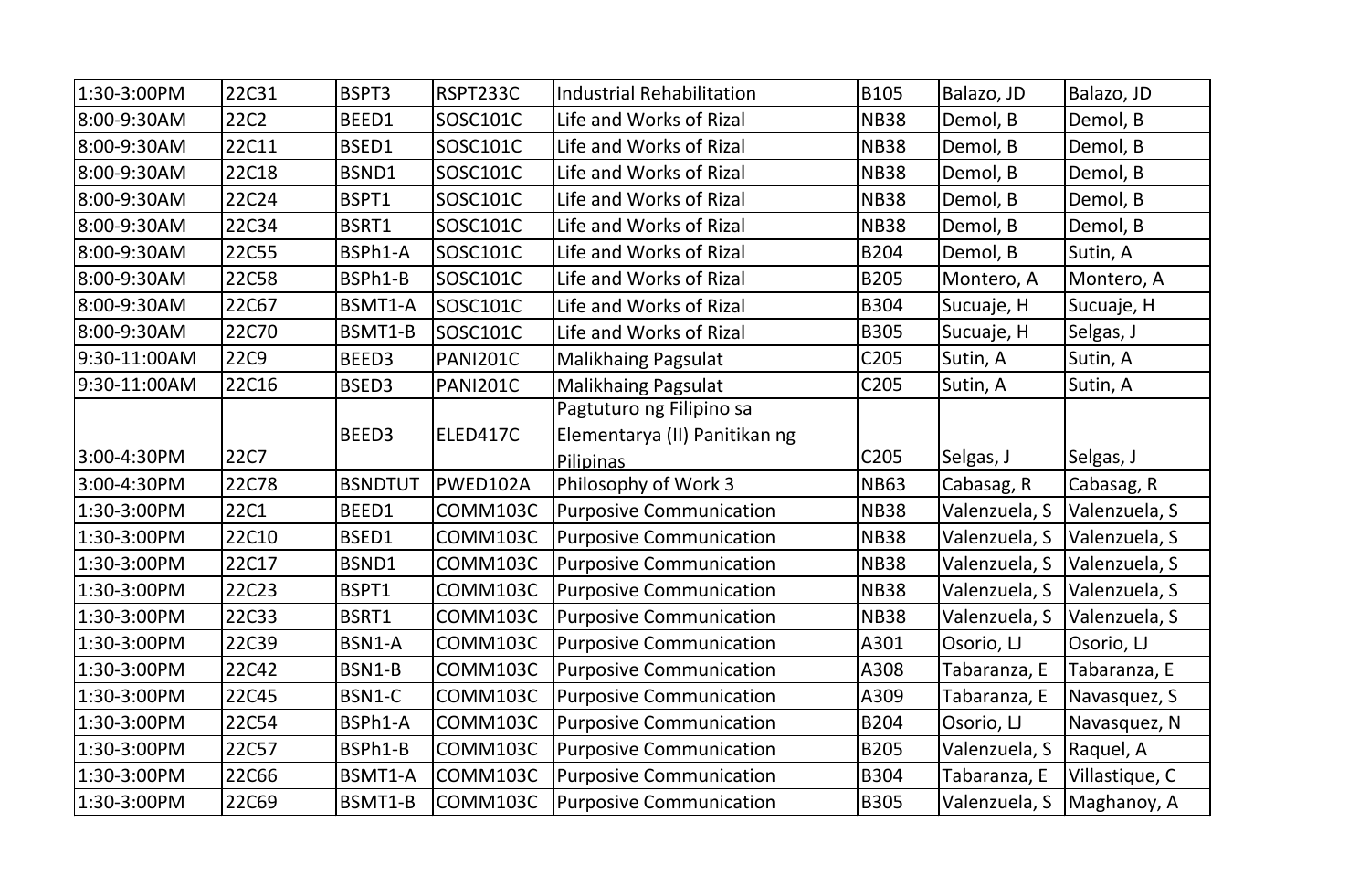|               |                     |                                    |                 | <b>JUNE 28, 2022 (TUESDAY)</b>   |             |                   |                |
|---------------|---------------------|------------------------------------|-----------------|----------------------------------|-------------|-------------------|----------------|
| <b>TIME</b>   | <b>OFFERING NO.</b> | <b>COURSE &amp;</b><br><b>YEAR</b> | <b>CODE</b>     | <b>DESCRIPTION</b>               | <b>ROOM</b> | <b>INSTRUCTOR</b> | <b>PROCTOR</b> |
| 8:00-9:30AM   | 22C29               | BSPT3                              | RSPT231C        | <b>Professional Ethics</b>       | <b>B105</b> | Albino, G         | Albino, G      |
| 3:00-4:30PM   | 22C32               | BSPT3                              | RSPT234C        | <b>Research Translation</b>      | <b>B105</b> | Balazo, JD        | Balazo, JD     |
| 8:00-9:30AM   | <b>22C5</b>         | BEED <sub>2</sub>                  | SOSC111C        | Science, Technology, and Society | <b>NB36</b> | Raquel, A         | Raquel, A      |
| 8:00-9:30AM   | 22C14               | BSED <sub>2</sub>                  | <b>SOSC111C</b> | Science, Technology, and Society | <b>NB36</b> | Raquel, A         | Raquel, A      |
| 8:00-9:30AM   | 22C21               | BSND <sub>2</sub>                  | <b>SOSC111C</b> | Science, Technology, and Society | <b>NB36</b> | Raquel, A         | Raquel, A      |
| 8:00-9:30AM   | <b>22C28</b>        | BSPT2                              | SOSC111C        | Science, Technology, and Society | <b>NB36</b> | Raquel, A         | Raquel, A      |
| 8:00-9:30AM   | <b>22C38</b>        | BSRT2                              | <b>SOSC111C</b> | Science, Technology, and Society | <b>NB36</b> | Raquel, A         | Raquel, A      |
| 8:00-9:30AM   | 22C48               | BSN2-A                             | <b>SOSC111C</b> | Science, Technology, and Society | A304        | Fadri, LR         | Fadri, LR      |
| 8:00-9:30AM   | <b>22C51</b>        | BSN2-B                             | SOSC111C        | Science, Technology, and Society | A305        | Fadri, LR         | Guerrero, E    |
| 8:00-9:30AM   | 22C62               | BSPh2-A                            | SOSC111C        | Science, Technology, and Society | <b>B203</b> | Maghanoy, A       | Maghanoy, A    |
| 8:00-9:30AM   | 22C65               | BSPh2-B                            | SOSC111C        | Science, Technology, and Society | A307        | Raquel, A         | Morente, C     |
| 8:00-9:30AM   | 22C73               | BSMT2-A                            | SOSC111C        | Science, Technology, and Society | <b>NB32</b> | Repuela, X        | Repuela, X     |
| 8:00-9:30AM   | <b>22C76</b>        | BSMT2-B                            | SOSC111C        | Science, Technology, and Society | <b>NB34</b> | Repuela, X        | Demol, B       |
| 8:00-9:30AM   | <b>22C8</b>         | BEED3                              | <b>FILI203C</b> | Sintaks at Semantiks ng Wikang   | C205        | Villastique, C    | Villastique, C |
| 10:30-12:00AM | <b>22C3</b>         | BEED1                              | SOSC102C        | The Contemporary World           | <b>NB38</b> | Villastique, C    | Villastique, C |
| 10:30-12:00AM | 22C12               | BSED1                              | SOSC102C        | The Contemporary World           | <b>NB38</b> | Villastique, C    | Villastique, C |
| 10:30-12:00AM | 22C19               | BSND1                              | SOSC102C        | The Contemporary World           | <b>NB38</b> | Villastique, C    | Villastique, C |
| 10:30-12:00AM | 22C25               | BSPT1                              | SOSC102C        | The Contemporary World           | <b>NB38</b> | Villastique, C    | Villastique, C |
| 10:30-12:00AM | 22C35               | BSRT1                              | SOSC102C        | The Contemporary World           | <b>NB38</b> | Villastique, C    | Villastique, C |
| 10:30-12:00AM | 22C40               | BSN1-A                             | SOSC102C        | The Contemporary World           | A301        | Calunsag, A       | Calunsag, A    |
| 10:30-12:00AM | 22C43               | BSN1-B                             | SOSC102C        | The Contemporary World           | A308        | Calunsag, A       | Osorio, LJ     |
| 10:30-12:00AM | 22C46               | BSN1-C                             | SOSC102C        | The Contemporary World           | A309        | Sutin, A          | Sutin, A       |
| 10:30-12:00AM | 22C56               | BSPh1-A                            | SOSC102C        | The Contemporary World           | <b>B204</b> | Guerrero, E       | Guerrero, E    |
| 10:30-12:00AM | <b>22C59</b>        | BSPh1-B                            | SOSC102C        | The Contemporary World           | <b>B205</b> | Guerrero, E       | Montero, A     |